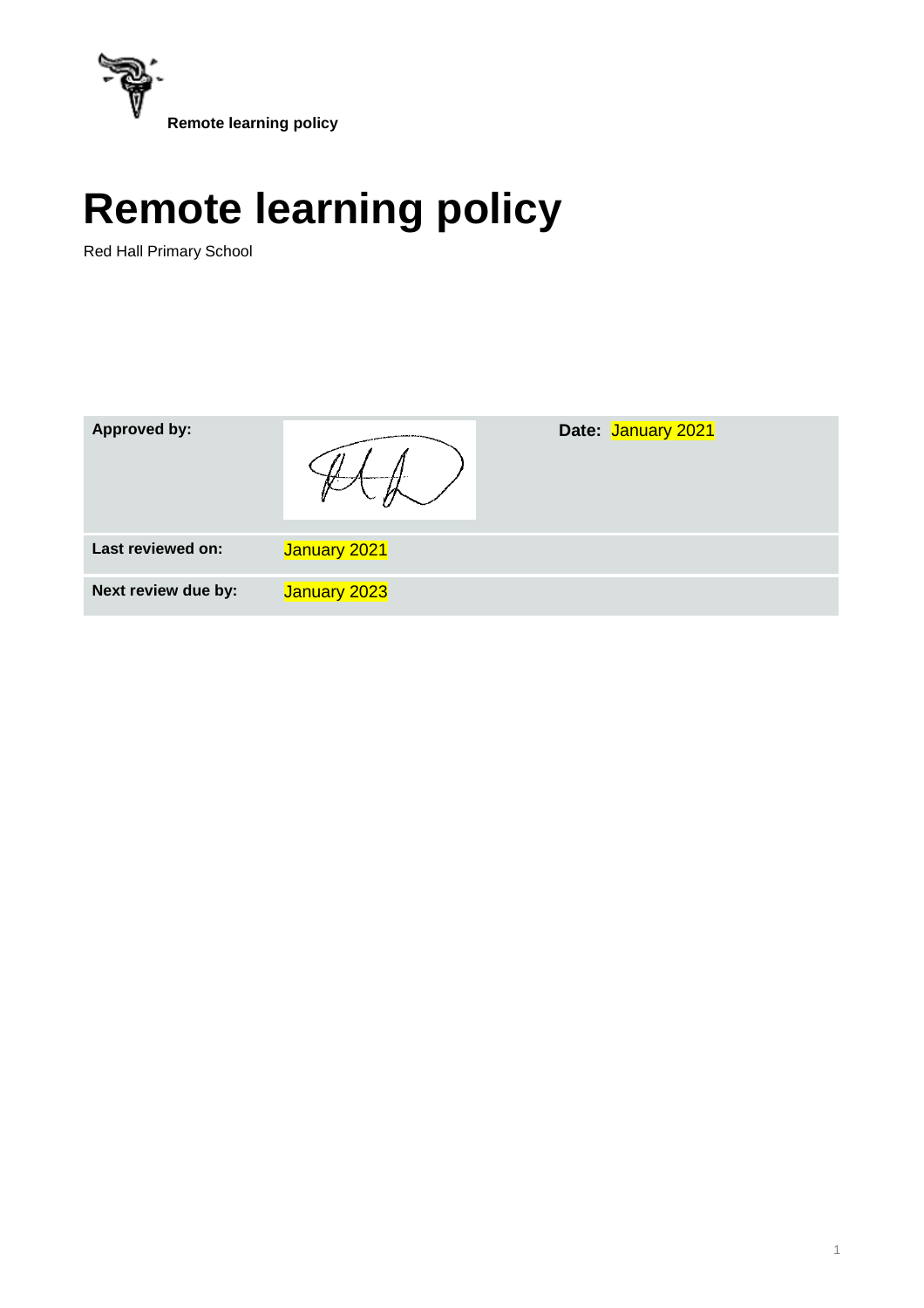

# **Contents**

<span id="page-1-0"></span>Appendix 1 - Online lesson code of conduct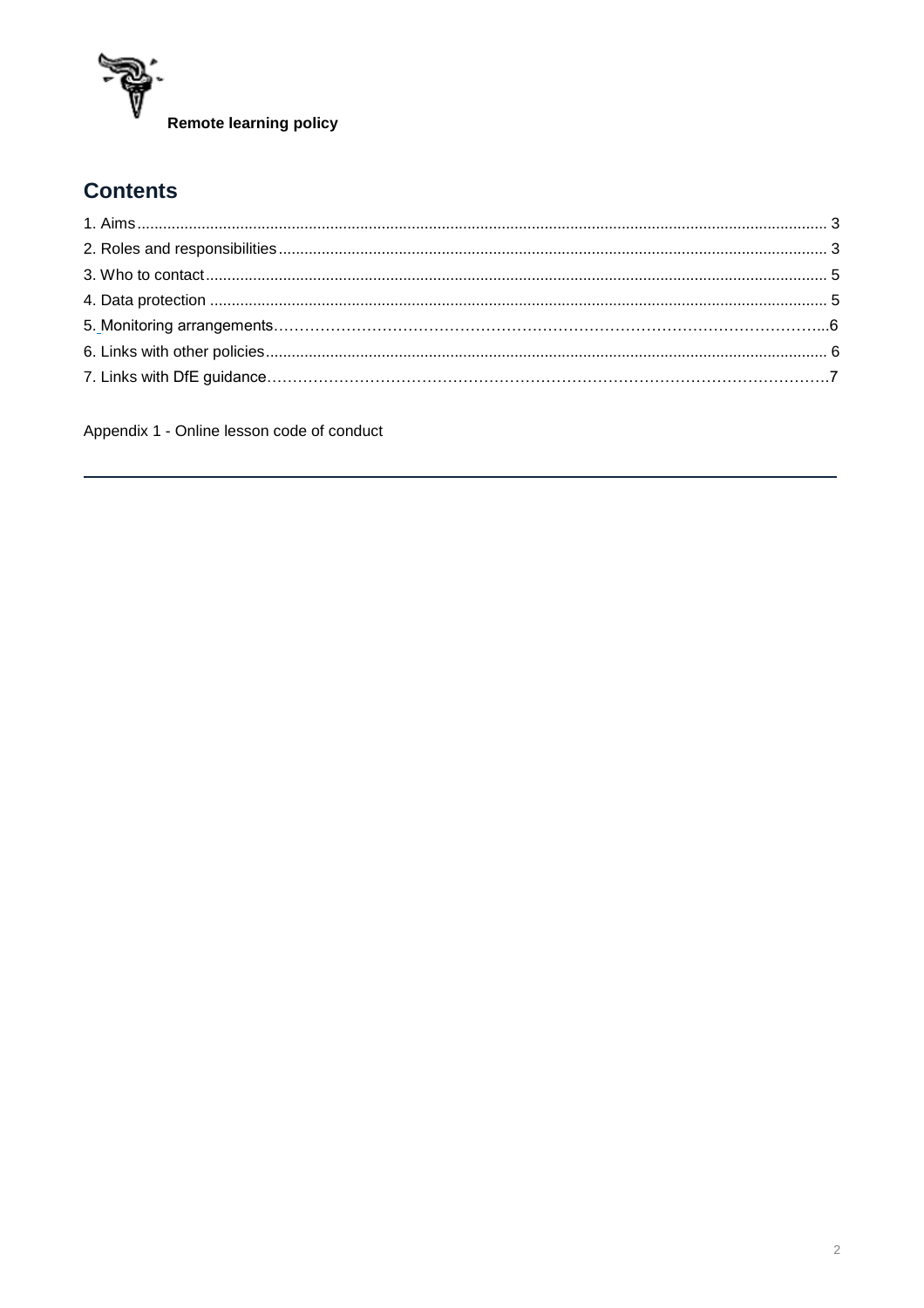

# **1. Aims**

This remote learning policy for staff aims to:

- Ensure consistency in the approach to remote learning for pupils who aren't in school
- Set out expectations for all members of the school community with regards to remote learning
- Provide appropriate guidelines for data protection

# <span id="page-2-0"></span>**2. Roles and responsibilities**

The Head will have overall responsibility in ensuring that the remote learning is linked to the Early Years Curriculum and National Curriculum. They will monitor the quality of the offer alongside the Deputy Head. They will provide feedback to staff to help further improve the offer. They will report to the Governing Body on the uptake and quality of the offer. They will help ensure that where families are struggling to access the remote learning that solutions are provided (e.g. loan of device, SIM card for internet connection, provision of Government funded device)

Phase leaders will have a responsibility for the delivery of the remote learning offer. They will ensure that it matches the curriculum maps as well as the in school learning offer. They will collaborate closely with staff members working in school to ensure there is a parity of the offer.

The Computing Lead will help to ensure that staff are supported and able to respond to queries from families. They will provide training for staff. They will provide technical assistance to staff and families. They will create useful films, PPTs and fact sheets to help respond to frequently asked questions. They will liaise with RM when necessary.

# **2.1 Teachers**

When providing remote learning, teachers must be available between 8.30am -3.30pm.

If they're unable to work for any reason during this time, for example due to sickness or caring for a dependent, they should report this using the normal absence procedure.

When providing remote learning, teachers are responsible for:

- > Setting work:
	- o This will be for a year group they are familiar with
	- o Literacy, maths, reading as well as foundation subject
	- o This will be set each morning by 9am.
	- o SeeSaw will be used for Nursery to Y3/4. Teams will be used for Y5/6
	- $\circ$  They will speak with their colleague in school at least once a week to ensure that the offer remains consistent.
- Providing feedback on work:
	- $\circ$  This will be completed on Seesaw using the feedback buttons, or the like buttons
	- o Teams will be used to provide scoring and feedback to students
- Keeping in touch with pupils who aren't in school and their parents/carers
	- o Contact to be made once a week and reported on CPOMs where there are concerns
	- o Emails to be responded to between 8.30am 3.30pm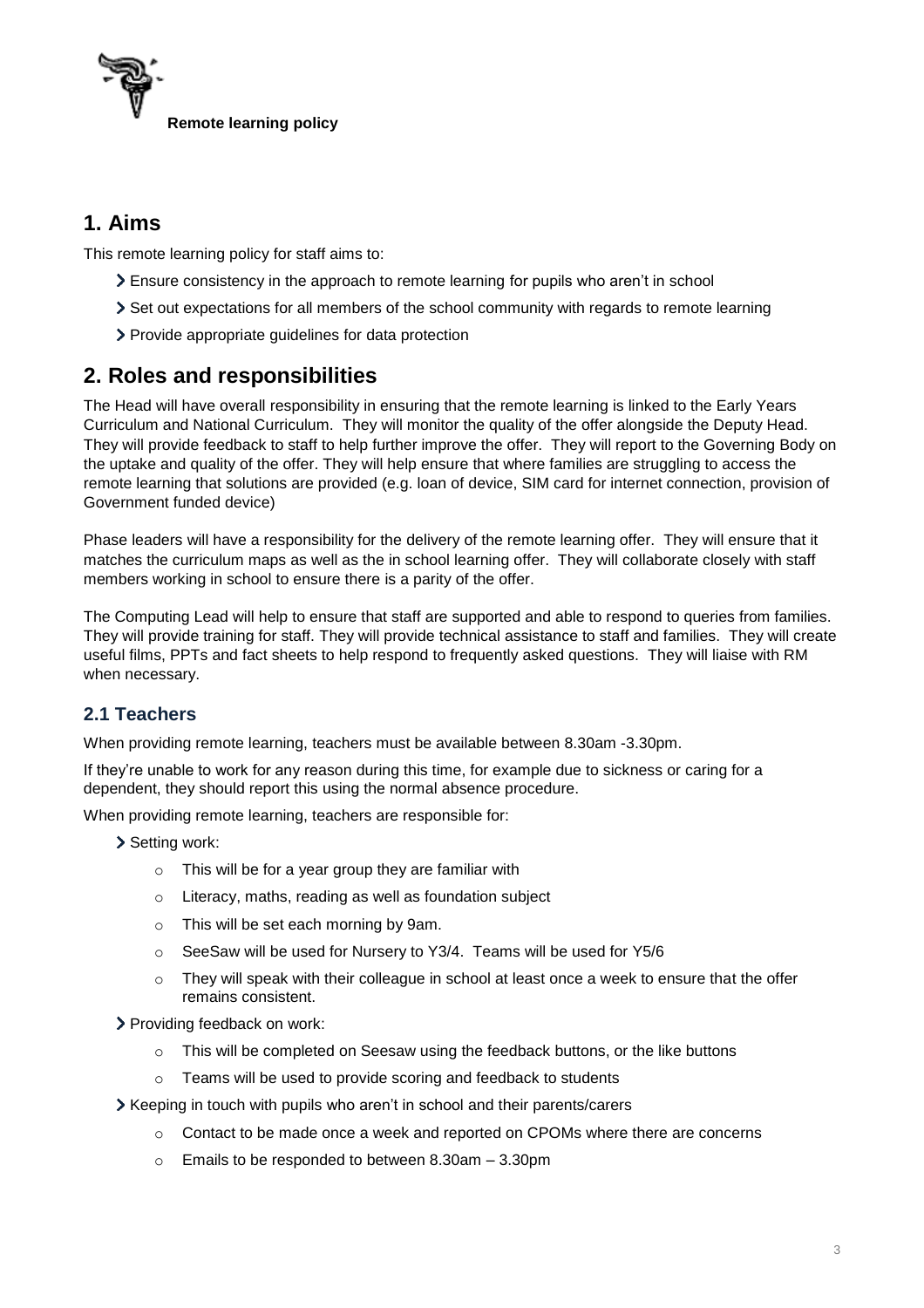

- Escalation and reporting of any safeguarding concerns follows the usual CPOMs reporting procedure as set out in the Child Protection and Safeguarding policy.
- $\circ$  Concerns about a child's conduct during a live lesson will be reported to a member of SLT. The Behaviour Policy will be adhered to
- Attending virtual meetings with staff, parents and pupils
	- o Code of conduct policy is still adhered to
	- $\circ$  Staff will ensure they are in location that enables them to work quietly and without interruption

## **2.2 Teaching assistants**

When assisting with remote learning, teaching assistants must be available between their normal contracted hours.

If they're unable to work for any reason during this time, for example due to sickness or caring for a dependent, they should report this using the normal absence procedure.

When assisting with remote learning, teaching assistants are responsible for:

- Supporting pupils who aren't in school with learning remotely:
	- o By phoning and offering advice and help
	- o Creating packs of work to support IEPs and learning that is bespoke for their needs
	- o Being present in live lessons (as pre-arranged)
- Attending virtual meetings with teachers, parents and pupils cover details like:
	- o Code of conduct policy is still adhered to
	- $\circ$  Staff will ensure they are in location that enables them to work quietly and without interruption

#### **2.3 Subject leads and SENDCo**

Alongside their teaching responsibilities, subject leads are responsible for:

- Ensuring that the needs of children with additional needs are well met and that they can access the learning offer. Providing support and advice for staff where this may be needed.
- Considering whether any aspects of the subject curriculum need to change to accommodate remote learning
- Working with other subject leads and senior leaders to make sure work set remotely across all subjects is appropriate and consistent
- Alerting teachers to resources they can use to teach their subject remotely

## **2.4 SLT**

Alongside any teaching responsibilities, senior leaders are responsible for:

- Co-ordinating the remote learning approach across the school
- Monitoring the effectiveness of remote learning through regular meetings with teachers and subject leaders, reviewing work set and reviewing feedback from pupils and parents
- Monitoring the security of remote learning systems, including data protection and safeguarding considerations

## **2.5 Designated safeguarding lead**

The DSL is responsible for:

 $\triangleright$  Responding to any safeguarding concerns that are raised by members of staff during remote learning.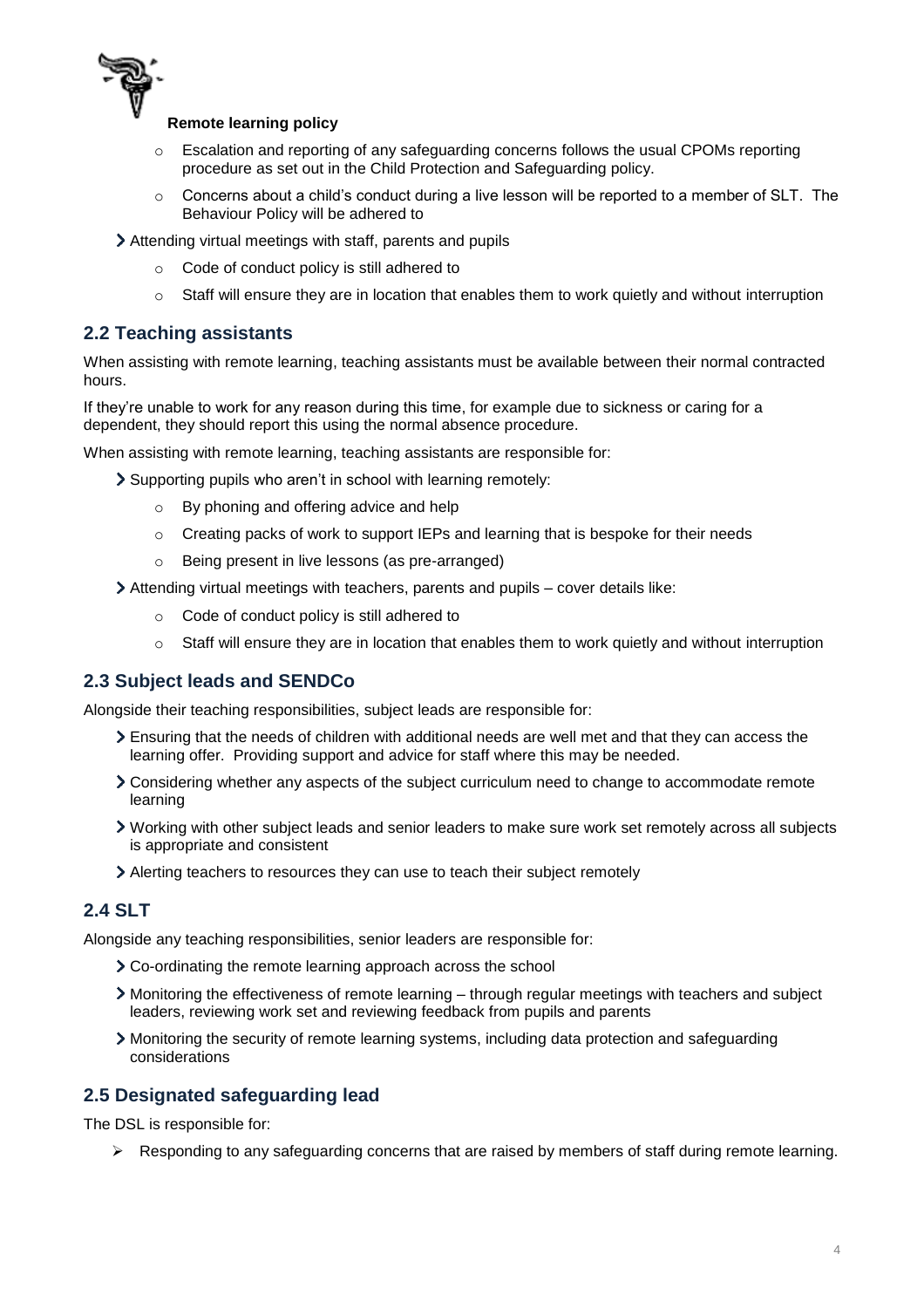

# **2.6 Computing lead**

The computing lead is responsible for:

- Fixing issues with systems used to set and collect work
- Helping staff and parents with any technical issues they're experiencing
- Reviewing the security of remote learning systems and flagging any data protection breaches to the data protection officer
- Assisting pupils and parents with accessing the internet or devices
- Liaise with RM to provide school with further assistance and support

# **2.7 Pupils and parents**

Staff can expect **pupils** learning remotely to:

- Be contactable during the school day although consider they may not always be in front of a device the entire time
- Complete work to the deadline set by teachers
- Seek help if they need it, from teachers or teaching assistants
- Alert teachers if they're not able to complete work

Staff can expect **parents** with children learning remotely to:

- Make the school aware if their child is sick or otherwise can't complete work
- Seek help from the school if they need it if you know of any resources staff should point parents towards if they're struggling, include those here
- > Be respectful when making any complaints or concerns known to staff
- Refrain from screenshotting or copying any information, posts and share on any other media platform outside of the Seesaw and Office Team 365 Apps.

# **2.8 Governing board**

The governing board is responsible for:

- Monitoring the school's approach to providing remote learning to ensure education remains as high quality as possible
- Ensuring that staff are certain that remote learning systems are appropriately secure, for both data protection and safeguarding reasons

# <span id="page-4-0"></span>**3. Who to contact**

If staff have any questions or concerns about remote learning, they should contact the following individuals:

- Issues in setting work talk to phase leader or SENDCo
- Issues with behaviour talk to phase leader or Deputy Head
- $\sum$  Issues with IT talk to Computing Lead
- Issues with their own workload or wellbeing talk to their line manager, Mental Health Champion, Deputy Head or Head
- Concerns about data protection talk to the data protection officer (School Business Manager)
- Concerns about safeguarding talk to the DSL

# <span id="page-4-1"></span>**4. Data protection**

#### **4.1 Accessing personal data**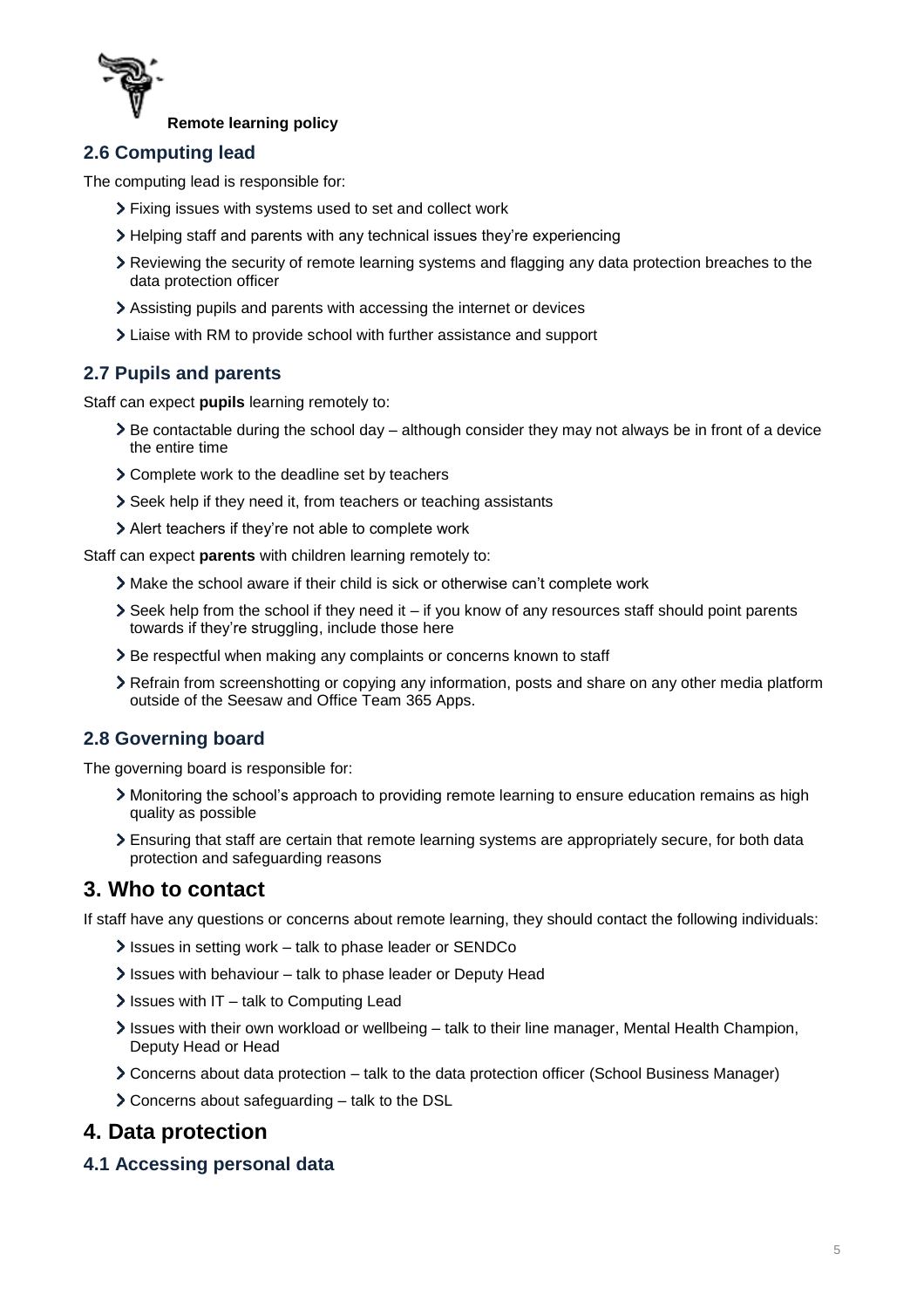

When accessing personal data for remote learning purposes, all staff members will:

- Access the data on a secure cloud based system (e.g OneDrive or CPOMs)
- > Data cannot be stored on a personal device

## **4.2 Processing personal data**

Staff members may need to collect and/or share personal data such as email addresses as part of the remote learning system. As long as this processing is necessary for the school's official functions, individuals won't need to give permission for this to happen.

However, staff are reminded to collect and/or share as little personal data as possible online.

## **4.3 Keeping devices secure**

Further advice can be found in the article: [GDPR and remote learning.](https://schoolleaders.thekeysupport.com/uid/a4f9d627-575d-45f5-9367-040b246c213c/)

All staff members will take appropriate steps to ensure their devices remain secure. This includes, but is not limited to:

- $\blacktriangleright$  Keeping the device password-protected strong passwords are at least 8 characters, with a combination of upper and lower-case letters, numbers and special characters (e.g. asterisk or currency symbol)
- Ensuring the hard drive is encrypted this means if the device is lost or stolen, no one can access the files stored on the hard drive by attaching it to a new device
- Making sure the device locks if left inactive for a period of time
- Not sharing the device among family or friends
- > Installing antivirus and anti-spyware software
- $\triangleright$  Keeping operating systems up to date always install the latest updates

# <span id="page-5-0"></span>**5. Monitoring arrangements**

This policy will be reviewed bi-annually by a committee of the Governing Body.

# <span id="page-5-1"></span>**6. Links with other policies**

This policy is linked to our:

- > Behaviour policy
- > Child protection policy
- > Data protection policy and privacy notices
- Home-school code of conduct for remote learning
- ICT and internet acceptable use policy

# **7. Links with DfE Guidance**

- [The Coronavirus Act 2020 Provision of Remote Education \(England\) Temporary Continuity Direction](https://assets.publishing.service.gov.uk/government/uploads/system/uploads/attachment_data/file/923539/Remote_Education_Temporary_Continuity_Direction_-__Explanatory_Note.pdf)  – [Explanatory Note](https://assets.publishing.service.gov.uk/government/uploads/system/uploads/attachment_data/file/923539/Remote_Education_Temporary_Continuity_Direction_-__Explanatory_Note.pdf)
- <https://www.gov.uk/guidance/adapting-teaching-practice-for-remote-education>
- <https://www.gov.uk/government/publications/remote-education-good-practice>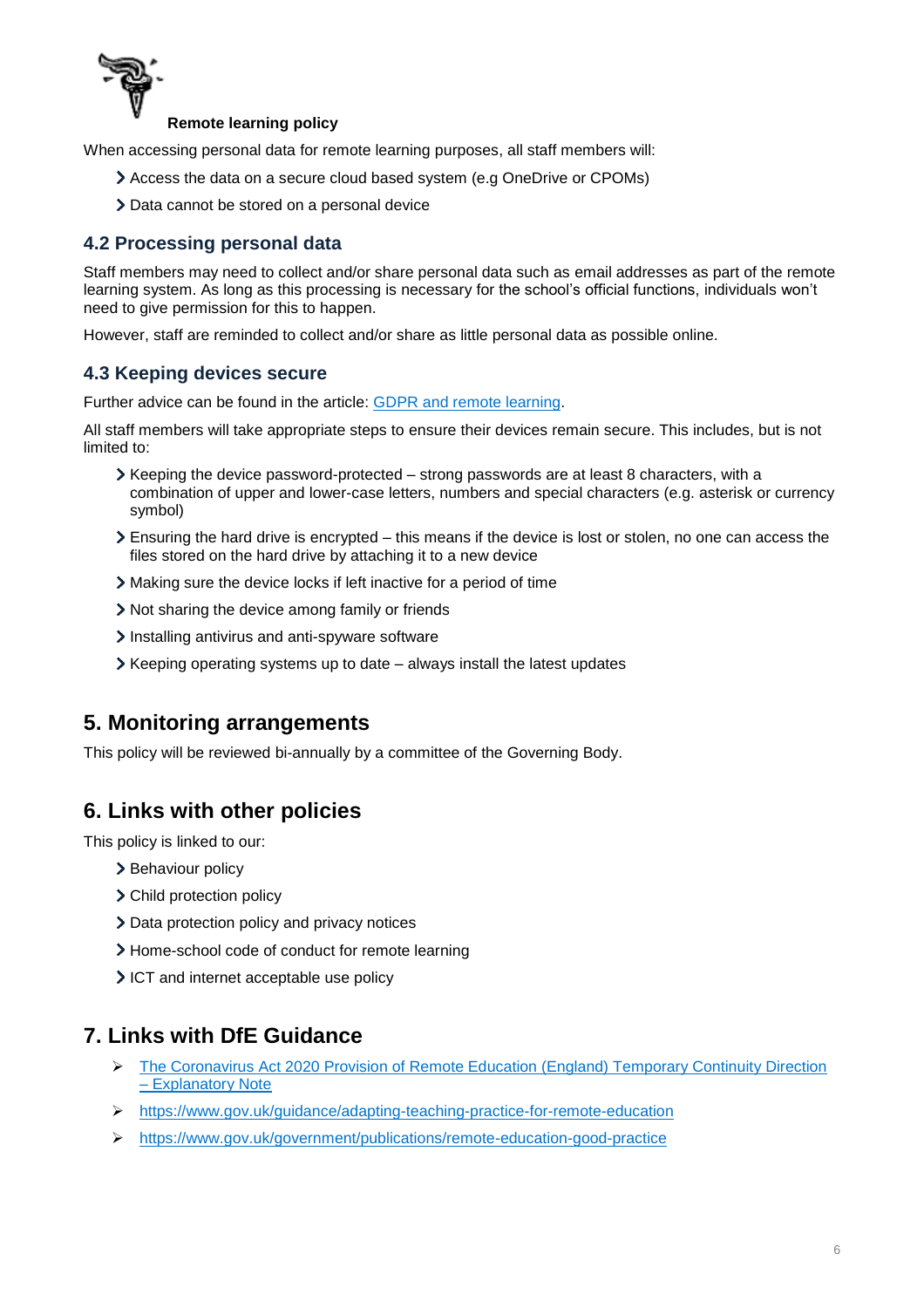

APPENDIX 1 – Remote learning code of conduct

## **Red Hall Primary School Online Lesson Code of Conduct**

As part of our remote learning offer, teachers will be presenting live lessons using Teams. All students are expected to adhere to the following rules and expectations to ensure the best possible learning environment throughout all online learning sessions. This is to ensure that we have an "E-Safe" environment that also adheres to GDPR (Data protection) rules.

#### **E-Safety Rules – For Parents and Children**

- **Do not** at any point take a picture of the screen.
- **Do not** share the Meeting ID with anybody outside of your class.
- **Parents** if you have a question for the teacher, please contact them via their year group email. Working hours are 8.30am – 3.30pm.

#### **Before the Lesson**

- Never enter, or attempt to enter, a Teams lesson using the name of another student or staff member.
- You will need to identify who you are. We will not admit you to the lesson if we can't see your name or this name is not known to us. Only enter the child's **first name** in the box.
- Arrive on time for the lesson. You will be admitted to the "waiting room" before being admitted to the lesson. Waiting room can be entered 10 minutes before the lesson begins.
- Mute your microphone unless you are asked to turn it on.

#### **During the Lesson**

- At the beginning of the lesson the ground rules will be discussed.
- A parent or guardian will be present or close by, where feasible.
- If possible, please switch on your video we want to see all of your faces!
- It is best that the background is blurred or background image is presented.
- Try to find a place where there will be limited interruptions
- Remember this is a virtual classroom, so all the normal classroom rules apply.
- Any behaviour that breaches our normal Behaviour Policy may result in the child being removed from the lesson. This will be followed up using our Behaviour Policy.
- Show respect for everyone in the online classroom
- Parents can listen in on lessons, support their pupils but should not ask questions or speak for their child
- Two members of staff will be present during live streaming.

#### **After the Lesson**

 Usually, after the lesson, your teacher will put your work online for you to access. They will let you know during the lesson what they expect you to complete.